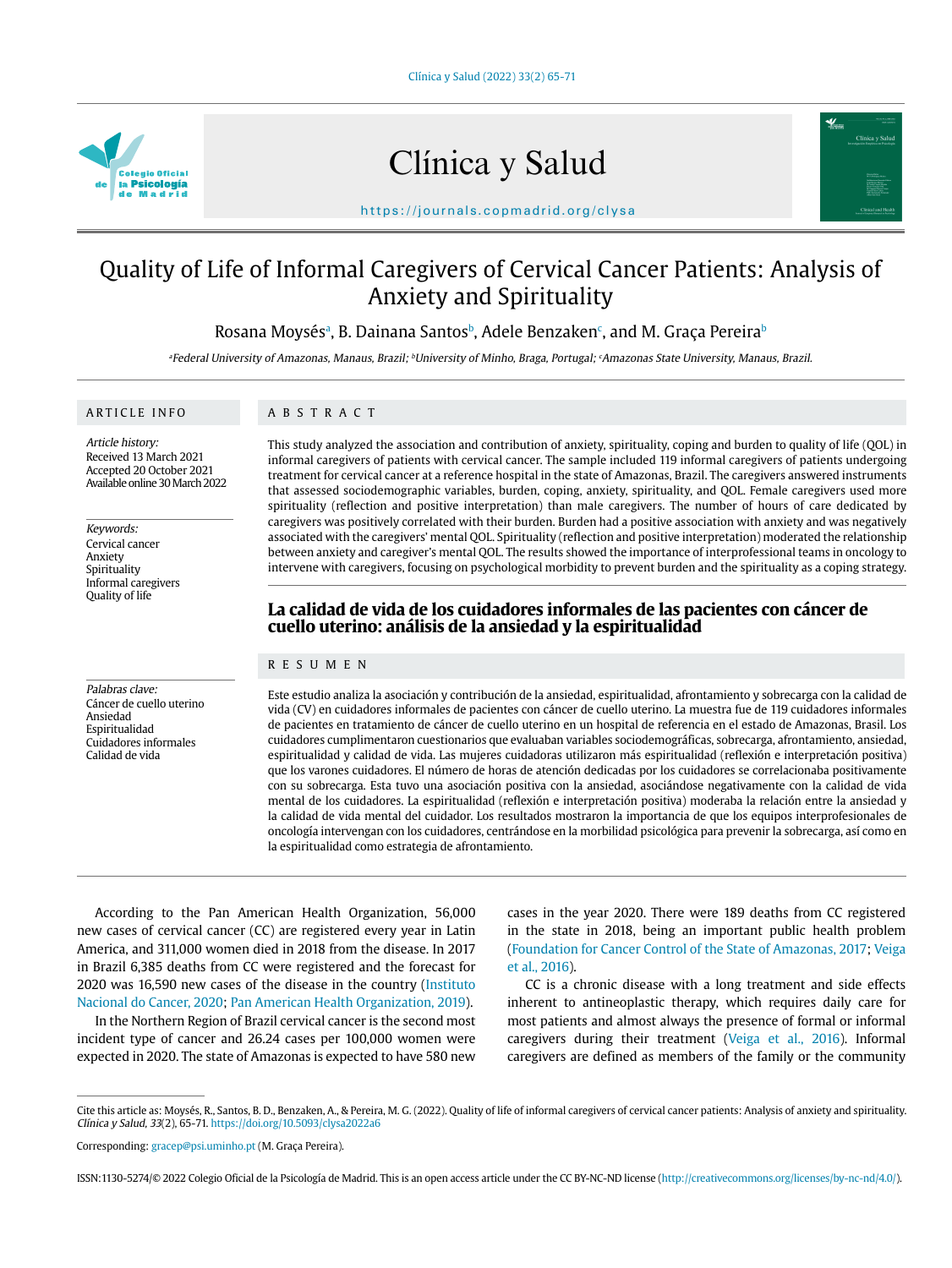(partners, friends, neighbors) who assume the role of providing care with guidance from a health care team, have no formal training, and do not receive any payment to provide this care (Sterling & Shaw, 2019).

When analyzing the role of the caregiver in the Amazonian context, one has to consider that the only reference hospital for cancer treatment in the state is located in the capital, Manaus, while studies show that most patients with CC live in towns in the interior (Moysés et al., 2019). Therefore, due to the geographic characteristics of the state, patients are forced to remain in Manaus for the duration of the treatment, depending on caregivers and support homes (Moysés et al., 2019). In this scenario, caregivers dedicate long periods of the day to these patients and perform several tasks. In addition to providing care, they provide emotional support and act as relationship mediators between the patient and the health team. This dedication can generate physical burnout, burden, and have a psychological impact on quality of life (QOL) of caregivers (Figueiredo et al., 2017; Wakiuchi et al., 2017).

Burden, defined as the physical, social, and psychological effects that result from the act of caring for a person who depends on the provision of continuous care, is associated with psychological morbidity (anxiety and depression) (Pereira & Carvalho, 2012). Studies show that factors such as being female, the duration of care and the patient's level of dependence can increase caregiver burden (Lai et al., 2018; Surbone et al., 2010).

The literature also reports that informal caregivers feel insecure due to the uncertain prognosis of the disease and the new roles and obligations, which are part of the act of caring; these factors are responsible for the feelings of vulnerability related to symptoms of psychological morbidity (Areia et al., 2019; Streck et al., 2020). Several studies suggest that psychological morbidity is an important predictor of the mental and physical quality of life of informal caregivers (Veiga et al., 2016; Wakiuchi et al., 2017).

Coping includes cognitive and behavioral strategies used by individuals in an attempt to manage specific demands evaluated as stressors (Folkman et al., 1991). Caring for cancer patients may cause emotional discomfort requiring caregivers to resort to emotional and behavioral coping mechanisms (Botelho & Pereira, 2015). The literature describes that the way the caregiver adapts to the adversities imposed by the caregiving will depend on the power to react to the difficulties during the course of the illness and on the effectiveness of one's coping strategies (Aydogan et al., 2016; Coppetti et al., 2019). Among caregivers of cancer patients, coping has been shown to moderate the relationship between psychological morbidity and QOL, i.e., caregivers with better coping strategies showed lesser symptoms of anxiety and better QOL (Coppetti et al., 2019; Teskereci & Kulakaç, 2018).

 In the Brazilian population, the differentiation between the concepts of spirituality and religiosity may be hard to make (Mesquita et al., 2019). However, the literature considers spirituality a subjective issue which brings harmony between oneself and others centered on three domains: connection, meaning of life, and transcendence that is not limited to having a religion (Paul Victor & Treschuk, 2020; Weathers et al. 2016).

In a study with Brazilian caregivers, spirituality was perceived as providing comfort and peace, and the act of caring for a sick family member, a divine opportunity for personal and spiritual transformation (da Silva et al., 2018; Paiva et al., 2015). Spirituality among caregivers may be considered a way of dealing with the chronic illness, since it played a moderating role in the relationship between psychological morbidity and QOL of caregivers during the treatment period (Lalani et al., 2018). According to the literature, caregivers with more symptoms of psychological morbidity have lower QOL, but spirituality was a protective factor in that the negative relationship between morbidity and QOL was less intense when spirituality was high (Ochoa et al., 2020; Teskereci & Kulakaç, 2018).

The importance of informal caregivers to CC patients and the complexity of the factors involved during the care process, especially due to the epidemiological demand in the Amazonas state, require specific research regarding the variables that contribute to QOL as well as the moderating variables in the relationship between psychological morbidity and QOL in informal caregivers of cancer patients.

## **Method**

#### **Study design and sample**

This cross-sectional study analyzed the associated and moderating variables regarding QOL, in informal caregivers of CC patients undergoing treatment at the reference hospital for cancer treatment in the State of Amazonas, the Oncology Control Center Foundation of Amazonas (FCECON), in the Manaus capital. The sample was non-probabilistic and calculated based on the estimated number of new cases of cervical cancer treated at FCECON in 2016, taking into consideration a confidence level of 95%, an anticipated effect size of 0.15 and a desired statistical power of .80, with nine variables, and the minimum required sample was 113.

The participants were informal caregivers, 18 years old or over, of patients diagnosed with CC undergoing treatment (chemotherapy/ radiotherapy) at FCECON. There were two indigenous patients and, consequently, their caregivers were excluded from the sample due to cultural and linguistic peculiarities.

#### **Instruments**

**Sociodemographic questionnaire,** assessing age, gender, race, location, marital status, education, occupation, income, family relation towards the patient, cancer stage (patient), and hours dedicated to care.

**Burden Interview Scale** (BIS; Zarit & Zarit, 1987; Brazilian version by Scazufca, 2002): This instrument assesses the burden in informal caregivers of patients with chronic illnesses with 22 items that refer to concern areas for caregivers, namely health, social and personal life, financial situation, emotional well-being, and interpersonal relations. Questions 1 to 21 are scored as 0 (never), 1 (rarely), 2 (sometimes), 3 (frequently), 4 (always); and item 22 as 0 (not a little), 1 (a little), 2(moderately) 3(very), and 4 (extremely). This last question evaluates the intensity of burden in the caregiver. The total score ranges from 0 to 88 and higher scores indicate greater the caregiver burden. Cronbach's alpha in the Brazilian version was .87. In this study, Cronbach's alpha was .84.

**SF-36 - Short Form Health Survey** (SF36; Ware & Sherbourne, 1992; Brazilian version by Ciconelli et al., 1999). The SF36 assesses physical and mental QOL. It is made up of 36 items in 8 scales or domains, namely functional ability, physical aspects, pain, general health status, vitality, social aspects, emotional aspects, and mental health. Scores are awarded to the 8 domains ranging from 0 to 100, where  $0 =$  worst and  $100 =$  best, for each domain. Thus, the higher the score the better the quality of life. Cronbach's alpha in the Brazilian version for all items was over .90. The Physical component (general health, functional health, ability, body pain, physical function) showed a Cronbach's alpha of .68 and the Mental component (vitality, emotional aspects, social conditions), a Cronbach's alpha of .76.

**Career's Assessment of Managing Index** (CAMI; Nolan et al., 1995; Portuguese version by Brito, 2000): This instrument assesses coping strategies used by the caregivers and includes 38 items grouped into three subscales: 1, "dealing with situations/ problem solving", 2, "alternative perceptions of the situation", and 3, "dealing with stress symptoms". The 38 items are scored from 0 to 3: 0 (no use), 1 (use/no result), 2 (use/gives some result), and 3,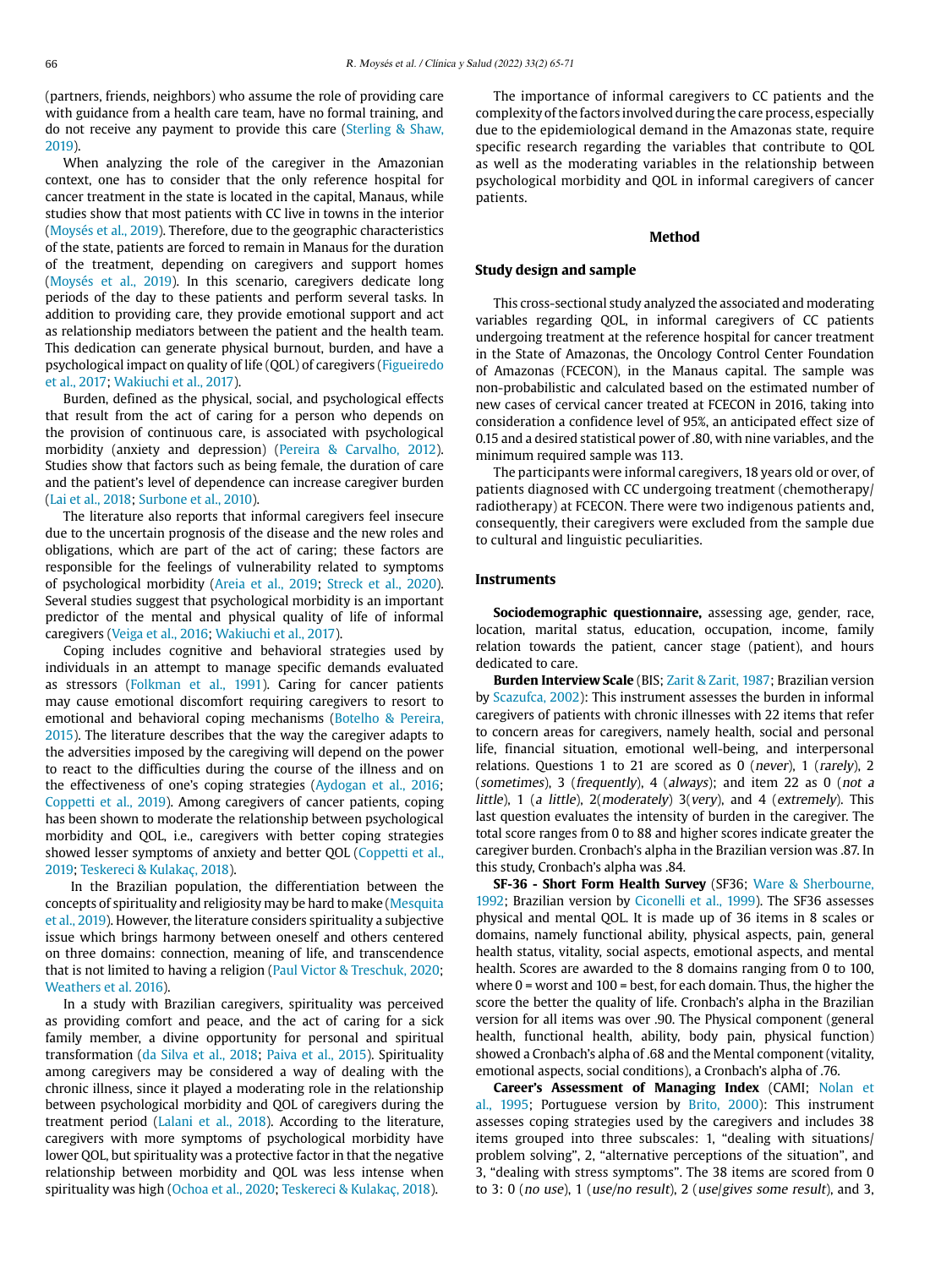(use/gives good result). High results indicate greater use of more effective coping strategies. In the original version, Cronbach's alpha was .84, .80, and .37, respectively, for the three subscales, and .90 for the total scale. In the Portuguese version, Cronbach's alpha for the total CAMI was .80 and for the subscales .75, .62, and .60. In this study, an exploratory factor analysis was performed for the Brazilian population. The Brazilian version has one less item (27) than the original version and has 2 domains: one with 25 items and another with 14 items, totalising 37 items. Both domains were renamed for semantic adequacy to the content. Cronbach's alpha was .78 for Alternative's perceptions/Dealing with situations in the domain with 25 items and .67 for the Problem Resolution domain. The alpha for the global scale was .82.

**Hospital Anxiety and Depression Scale** (HADS; Zigmond & Snaith, 1983; Brazilian version by Botega et al., 1995). This instrument has 14 items grouped into two subscales, anxiety and depression, with seven items each to evaluate depression and anxiety. Each item can be scored from 0 to 3, adding up to a maximum score of 21 points for each scale (anxiety and depression). The cutoff points for HADS anxiety in the Brazilian version are 0 to 8 - no anxiety, and  $\geq$  9 anxiety and for HADS depression, the cutoff points are 0 to 8 no depression, and  $\geq 9$  for depression. In the Brazilian version, Cronbach's alpha for depression subscale was .77 and for anxiety subscale was .68. In this study, the Cronbach's alpha for the anxiety subscale was .70, for depression subscale .55, and the global scale was .73. In this study, only the global scale and the anxiety sub-scale were used.

**Spiritual and Religion Attitudes in Dealing with Illness**  (SpREUK; Bussing, 2010; Brazilian version by Pereira et al., 2019). This instrument has 15 items divided into three subscales: 1-Seeking support/access, 2-Confidence in a superior orientation/ source, 3-Reflection and positive interpretation of the disease. SpREUK items are scored in five points scale from disagreement to agreement, 0 (not applicable at all), 1 (not really applicable), 2 (I do not know - neither yes nor no), 3 (little applicable), and 4 (applies a lot). Scores can be referred to a 100% level (transformed scale score). Scores > 50% indicate greater agreement (positive attitude), while scores < 50% indicate disagreement (negative attitude). Higher results indicate greater use of spirituality. The original version of this instrument showed Cronbach's alphas ranging from .86 to .91. In the Portuguese version, Cronbach alphas vary between .81 and .86. This instrument was used for the first time with the Brazilian population and the Brazilian validation has one less item (4). The adapted Brazilian version differs from the original instrument and includes two subscales and 14 items. The two subscales have been renamed for semantic adaptation. The "spiritual support" subscale has 9 items and the "reflection and positive interpretation of the disease" subscale has 5 items (26). Confirmatory factor analysis showed the following results:  $\chi^2$  = 103.82, df = 76, CFI = .976, TLI = .971, RMSEA = .056, RMSEA 90% CI = .081. In this instrument, Cronbach's alpha for the spiritual support subscale was .72 and for the reflection and positive interpretation of the disease subscale it was .72. Cronbach's alpha for the global instrument was .81.

#### **Data Collection**

Data collection took place from August 2017 to October 2018. Caregivers were interviewed separately in an office while they waited for patients' consultations at the Chemotherapy and Radiotherapy Outpatient Clinic at FCECON. Participation in the study was voluntary and all participants signed an informed consent form before participating in the study. The study was approved by the ethical committee of the hospital. The consent form was read to the illiterate and fingerprints were collected upon agreement. Caregivers who met the inclusion criteria were randomly selected by patients' medical records on alternate days

of the week during radiotherapy/chemotherapy sessions. The study was approved by the FCECON Teaching and Research Committee and by the National Research Ethics Committee, Brazil (CAAE no.68816417.0.0000.5020).

# **Data Analysis**

Data analysis was performed using IBM SPSS® (Statistical Package for the Social Sciences), version 26.0. Descriptive statistics were used to describe the sociodemographic characteristics of the sample (mean, standard deviation, frequencies, and percentages). The Pearson's correlation test was used to assess the relationship between sociodemographic and psychological variables. Linear multiple regression was used to evaluate the contribution of the variables that best explained QOL: the dependent variable was QOL and the predictive variables were burden, coping, spirituality, anxiety, and the sociodemographic variables correlated with physical and mental QoL. Demographic variables were included in step 1, followed by psychological variables in step 2. Multicollinearity was tested in the two models, and VIF values were well below 10 and the tolerance statistics all well above 0.2 (Field, 2009). The variable gender was categorized as 1 for female and 0 for male.

The moderating role of spirituality in the relationship between anxiety and mental/physical QOL was assessed using Macro Process command for SPSS version 26 and the Johnson-Neyman technique (JN), since all the assumptions for moderation were met.

#### **Results**

#### **Sample Characteristics**

The sample consists of 119 caregivers of patient undergoing chemotherapy/radiotherapy for cervical cancer at FCECON. The average age of informal caregivers was 37.1 ( $SD \pm 12.2$ ); 70% of the caregivers were female, 78.2% declared to be grayish-brown, and 63% lived in the capital of the state of Amazonas, Manaus. Regarding marital status, 55.6% of caregivers were married. Most caregivers attended school for 9 years or more (58.8%) and 63.9% were unemployed. The family income of 69% of the caregivers was 2 Brazilian minimum wages (\$368 USD monthly income). In this study, 68.9% of the caregivers were family members and 59.7% spent between 18 to 24 hours/day taking care of the patient (Table 1).

# **Relationship between Sociodemographic, Psychological Variables, and QOL**

The results showed an association between being a male caregiver and burden (negative association indicates male gender). There was also an association between being a female (positive association indicates female gender) and the use of spirituality (reflection and positive interpretation of the disease). There was an association between education (number of years) and coping strategies, in which caregivers with higher education reported better coping strategies. Caregivers' family income was negatively associated with coping strategies, i.e., caregivers with higher family income showed worse coping strategies. Table 2 presents the sociodemographic and psychological variables and their association with mental and physical QOL.

Number of caregiving hours showed a positive correlation with burden, indicating that the more time dedicated to care, the greater the burden. Burden had a positive association with anxiety and was negatively associated with the caregivers' mental QOL, and so the higher the burden the greater the symptons of anxiety and worse the mental QOL (Table 2).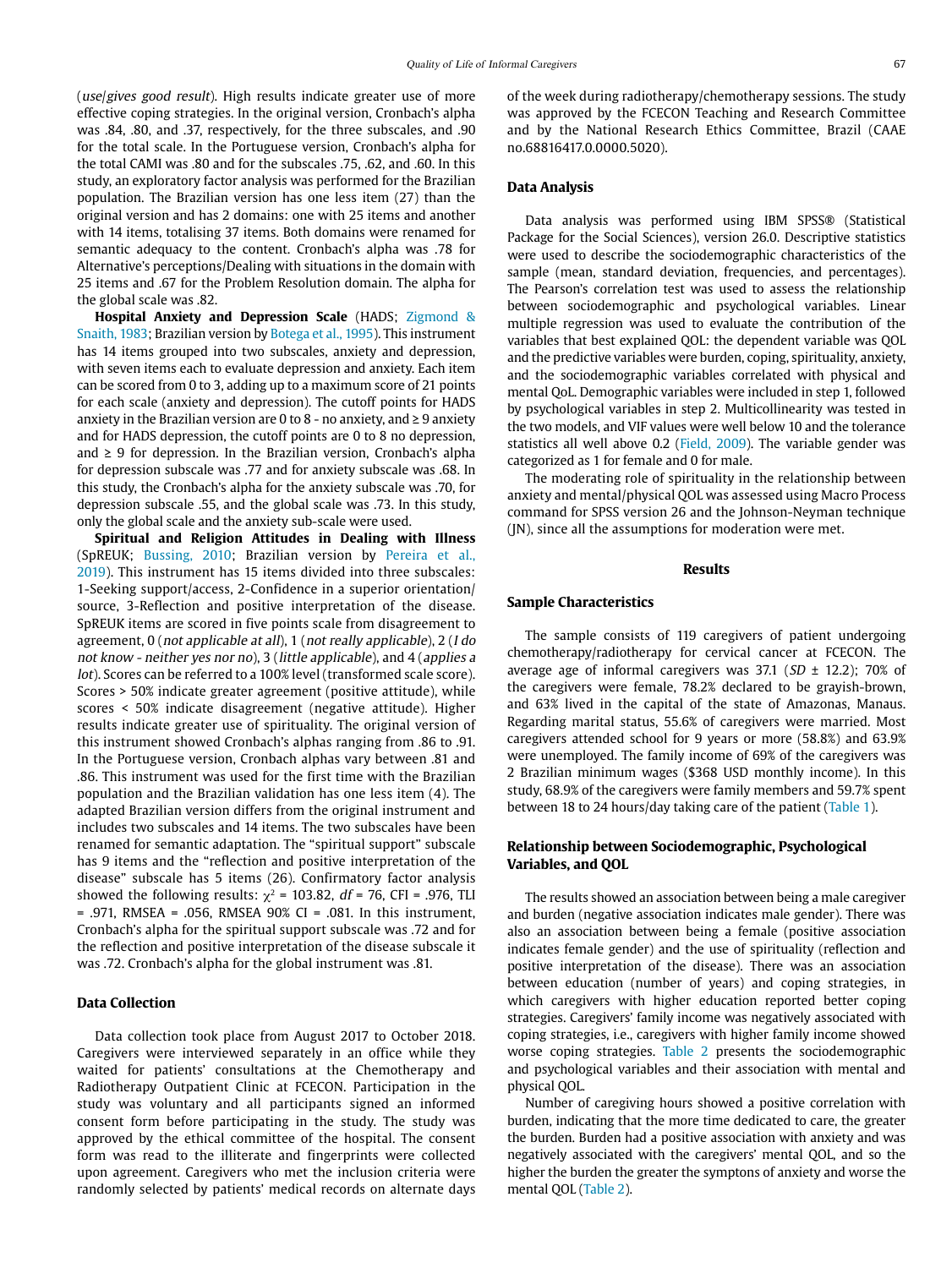**Table 1.** Sample Sociodemographic Characteristics ( $N = 119$ )

| Variables                  | $\boldsymbol{n}$ | M(SD)        |    | Minimum Maximun |
|----------------------------|------------------|--------------|----|-----------------|
| Age                        |                  | 37.16 (12.2) | 18 | 75              |
| Gender                     |                  |              |    |                 |
| Female                     | 69.7             |              |    |                 |
| Male                       | 30.3             |              |    |                 |
| Race                       |                  |              |    |                 |
| White                      | 14.2             |              |    |                 |
| <b>Black</b>               | 7.6              |              |    |                 |
| Grayish-brown              | 78.2             |              |    |                 |
| Location                   |                  |              |    |                 |
| Capital(Manaus)            | 63.0             |              |    |                 |
| <b>Interior of State</b>   | 37.0             |              |    |                 |
| <b>Marital Status</b>      |                  |              |    |                 |
| Single                     | 44.6             |              |    |                 |
| Married                    | 55.4             |              |    |                 |
| Education                  |                  |              |    |                 |
| 0-4 years                  | 10.1             |              |    |                 |
| 5-8 years                  | 31.1             |              |    |                 |
| 9 years or more            | 58.8             |              |    |                 |
| Employment status          |                  |              |    |                 |
| Employee                   | 36.1             |              |    |                 |
| Unemployed                 | 63.9             |              |    |                 |
| Family Income              |                  |              |    |                 |
| Up 2 minimun wages         | 69.7             |              |    |                 |
| 2 to 4 minimun wages       | 22.7             |              |    |                 |
| 4 to 10 minimun wages      | 4.2              |              |    |                 |
| 10 to 20 minimun wages     | 1.7              |              |    |                 |
| > to 20 minimun wages      | 1.7              |              |    |                 |
| Relationship with Patients |                  |              |    |                 |
| Relative                   | 68.9             |              |    |                 |
| Other (Friends)            | 31.1             |              |    |                 |
| Cancer Stage               |                  |              |    |                 |
| Stage                      |                  |              |    |                 |
| Stage I                    | 15(12,6)         |              |    |                 |
| Stage II                   | 41 (34,5)        |              |    |                 |
| Stage III                  | 37 (31.1)        |              |    |                 |
| Hours dedicated to Care    |                  |              |    |                 |
| Up 6 hours                 | 10.9             |              |    |                 |
| 6 to 12 hours              | 14.3             |              |    |                 |
| 12 to 18 hours             | 15.1             |              |    |                 |
| 18 to 24 hours             | 59.7             |              |    |                 |

The use of spirituality (reflection and positive interpretation of the disease) was associated with better coping strategies. Poor caregivers' mental QOL showed a positive relationship with more symptoms of anxiety. Finally, better physical QOL was associated with better mental QOL and more effective coping strategies (Table 2).

#### **Variables that Contributed to QOL**

In the model that tested psychological variables that contributed to caregivers' mental QOL, burden ( $r = -0.316$ ,  $p < 0.01$ ) and anxiety ( $r = 0.01$ )  $=$  -.268,  $p < .01$ ) were included as they were significantly correlated with mental QOL (Table 2). The results showed that the regression model was statistically significant and explained 12% of the variance,  $R^2$  = .12,  $F(2, 116)$  = 8.188,  $p < .01$ , but only burden ( $\beta$  = -.249,  $t$  = -2.62,  $p < .00$ ) was associated with mental QOL (Table 3). Since only coping contributed to physical QOL, regression analysis could not be performed.

Regarding the moderating role of spirituality (reflection and positive interpretation of the disease) in the relationship between anxiety and caregiver's mental QOL, the model was significant,  $F(3, 115) = 5.93$ ,  $p < .00$ ,  $\beta = -.23$ ,  $95\%$  CI [ -.44, -. 03],  $t = .02$ ,  $p < .05$ , explaining 11% of the variance. Thus, low spirituality (reflection and positive interpretation of the disease) had a negative relationship with anxiety and mental OOL,  $\beta$  = - 3.84, 95% CI [-.44, -, 03], t = 4.02, p < .01. The Johnson-Neyman technique (JN) revealed that anxiety was negatively correlated with mental QOL when the standardized value of spirituality (reflection and positive interpretation of the disease) was 40.98 below the mean ( $β = -1.98$ ,  $p = .05$ ) and this happened in 33% of the sample of caregivers (Figure 1)

Finally, the moderating role of spirituality (spiritual support) in the relationship between anxiety and mental QOL (β = .41,  $p = .34$ ) was not significant.



Figure 1. The Moderating effect of Spirituality (Reflection and Positive Interpretation of Disease and Spiritual Support) in the Relationship between Anxiety and Mental Quality of Life.

#### **Discussion**

The literature shows that caregivers of cancer patients are mostly female, a profile confirmed in the present study. The social role of women is almost a historical-cultural "pre-determination", in which they assume the home and hospital care of a family member when they fall ill (Surbone et al., 2010; Swinkels et al., 2019; Ugalde et al., 2019). Other studies also reinforce that most informal caregivers in Brazil are married and have about nine years of education and a family income of 2 Brazilian minimum wages. Informal caregivers have jobs and patient care is considered a "second shift", contrary to the findings in our study which shows that 63.9% were unemployed and 59.7% spent more than 18 hours on patient care (Coppetti et al., 2019; Gayoso et al., 2018).

In this study, being a male was associated with more symptoms of burden compared to women. This result differs from the literature, which describes greater burden on female caregivers. A recent study reports that the burden of male caregivers may be directly influenced by the advanced stage of the patient's disease, which is characterized by a decrease in a patient's functionality and a greater demand for caregiving, in addition to the uncertainty of the duration of such caregiving (Govina et al.2019). However, the literature reinforces that the association between gender and burden cannot be analyzed in isolation, since the evaluation of burden is subjective and has to be analyzed with other underlying factors, such as financial and emotional issues, workload and hours dedicated to care (Coppetti et al., 2019; Swinkels et al., 2019). The resuts need to be replicated in future studies that include a similar number of male and female caregivers, and shoud therefore, be interpreted caustiously. In the present study, being a female caregiver was associated with greater use of spirituality (reflection and positive interpretation of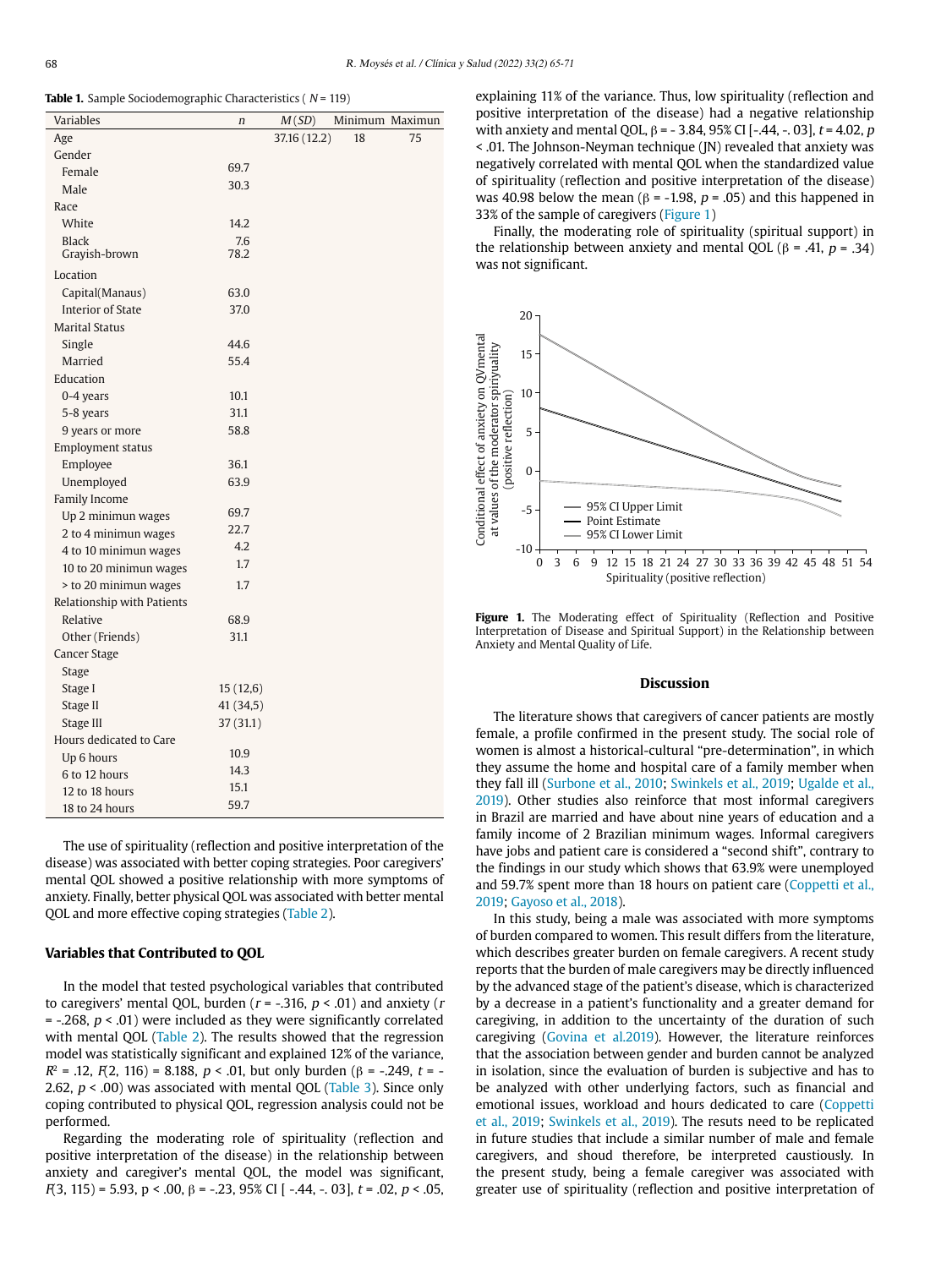**Table 2.** Correlations between Sociodemographic and Psychological Variables (N=119)

|                                                           |   | 2    | 3        | 4       | 5            | 6                         |                | 8       | 9             | 10                | 11           | 12    | 13           | 14      | 15                |
|-----------------------------------------------------------|---|------|----------|---------|--------------|---------------------------|----------------|---------|---------------|-------------------|--------------|-------|--------------|---------|-------------------|
| 1.Gender                                                  | 1 | .069 | $-.058$  | $-.047$ |              | $-.159$ $-.324**$ $-.034$ |                |         | $-.087-.201*$ | .123              | .060         |       | $.223*$ .097 | $-.017$ | .110              |
| 2. Education                                              |   |      | $-.226"$ | $-167$  |              | $-.092-.020$              | $-120$         |         | .172 -.092    |                   | $.193*$ .026 | .109  | .074         | .016    | .156              |
| 3. Age                                                    |   |      |          | $-.005$ | $.210^\circ$ | $-0.042$                  | $.204^{\circ}$ | $-.084$ | .055          | $-.064$ .103      |              | .065  | .135         | .086    | $-129$            |
| 4. Income                                                 |   |      |          |         | $-.138$      | $-.020$                   | $.203^{\circ}$ |         | $-.056-.010$  | $-0.205$ $*$ .022 |              | .070  | .004         | .055    | $-.082$           |
| 5. Marital Status                                         |   |      |          |         |              | $-.029$                   | .054           | .015    | .138          | $-.002$ .112      |              | .088  | .116         | $-.057$ | $-.019$           |
| 6. Family relation towards the patient                    |   |      |          |         |              |                           | .131           | $-.014$ | .078          | $-.151$           | .076         | .121  | .054         | $-.063$ | $-.030$           |
| 7. Cancer Stage                                           |   |      |          |         |              |                           |                | $-.121$ | .018          | $-.034$           | .037         | .108  | .111         | .114    | $-.004$           |
| 8. Caregiving Hours                                       |   |      |          |         |              |                           |                |         | $.243***$     | .064              | .014         | .056  | .027         | $-.088$ | .064              |
| 9. Burden                                                 |   |      |          |         |              |                           |                |         |               | $-.071$           | $.402**$     | .050  | .094         |         | $.316***-.063$    |
| 10. Coping                                                |   |      |          |         |              |                           |                |         |               |                   | .001         | .105  | $.226*$      | .024    | $.265***$         |
| 11. Anxiety                                               |   |      |          |         |              |                           |                |         |               |                   |              | .083  | .066         |         | $.268^{**}$ -.041 |
| 12. Reflection and Positive Interpretation (Spirituality) |   |      |          |         |              |                           |                |         |               |                   |              |       | .545** .127  |         | .010              |
| 13. Spiritual Support (Spirituality)                      |   |      |          |         |              |                           |                |         |               |                   |              |       |              | .152    | $-.046$           |
| 14. Mental Quality of Life                                |   |      |          |         |              |                           |                |         |               |                   |              |       |              |         | .492"             |
| 15. Physical Quality of Life                              |   |      |          |         |              |                           |                |         |               |                   |              |       |              |         |                   |
| M                                                         |   |      |          |         |              |                           |                |         | 27.65         | 72.25             | 8.46         | 42.12 | 57.77        | 5.12    | 5.41              |
| <b>SD</b>                                                 |   |      |          |         |              |                           |                |         | 13.25 15.66   |                   | 4.08         | 10.00 | 8.36         | 0.43    | 0.43              |
| $p < .01,$ ** $p < .001$ .                                |   |      |          |         |              |                           |                |         |               |                   |              |       |              |         |                   |

the disease) than a male caregiver, corroborating the literature that describes the female gender as a variable strongly associated with greater spirituality in informal caregivers. This result is important because spirituality is considered a coping strategy with a great impact on reducing caregivers' psychological symptoms, such as psychological morbidity (anxiety) and burden (Lai et al., 2018; Teskereci & Kulakaç, 2018).

**Table 3.** Variables that contribute to Mental Quality of Life

| Mental Quality of Life |           |           |          |            |  |  |  |
|------------------------|-----------|-----------|----------|------------|--|--|--|
| <b>Variables</b>       | Model 1   |           |          |            |  |  |  |
|                        |           |           | ß        |            |  |  |  |
| Anxiety                | $-268$    | $3.007**$ | $-168$   | $-1.768$   |  |  |  |
| <b>Burden</b>          |           |           | $-0.249$ | $-2.623*$  |  |  |  |
| $R^2$                  | .072      |           |          | .124       |  |  |  |
| F                      | $1.580**$ |           |          | $2.725***$ |  |  |  |
| $\triangle R^2$        | .052      |           |          | .072       |  |  |  |
| $\Delta F$             | 9.041     |           |          | $6.881**$  |  |  |  |

 $*p < .01, **p < .001.$ 

When analyzing caregiver education, the higher level of education and lower income were associated with the use of better coping strategies. This result corroborates the study by Coppetti et al (2019), which showed that caregivers with more education had better coping strategies, resulting in better caring skills. Studies with Brazilian samples that analyzed the relationship between low family income and coping strategies revealed that individuals from low-income families have a greater capacity to use coping strategies, since they already deal with poor socioeconomic conditions as the main stressor. Brazilian studies show that patients use more direct strategies, acting and seeking change with greater capacity to adapt to new situations and directly facing problems, as found in the present study (Albuquerque et al., 2008; Nepomuceno et al., 2016).

Several studies have shown that more hours dedicated to patient care are associated with greater caregiver burden, and that caregivers with more symptoms of burden also have more psychological morbidity (anxiety) and, consequently, worse mental QOL, thus corroborating the results of this study (Muliira etal., 2019; Teskereci & Kulakaç, 2018; Ugalde et al., 2019). The results of the present study clearly show the challenge of the informal caregiver in the Amazonia state, whose routine, for the most part, is dedicated exclusively to patients reinforcing the need for programs to use an interprofessional approach to monitor and provide psychological support for caregivers.

The effectiveness of several types of interventions (psychological, behavioral, informative) with caregivers of cancer patients are shown to have a positive impact in reducing psychological symptoms (Ugalde et al., 2019).

The importance of coping strategies to deal with psychological symptoms and the association of spirituality as a strategy for strengthening coping are widely described in the literature (Teskereci & Kulakaç, 2018). Other studies also confirm that the new challenge is to educate and qualify interprofessional oncology teams in order to offer psychological assistance to informal caregivers, taking into account the "screening of the spiritual history" and adding this data to clinical practice (Lambert et al., 2017; Santos et al., 2019; Siler et al., 2019). Thus, the results of the present study reinforce that interprofessional education has to be integrated and interdisciplinary, seeking to qualify professionals to deal with the complexity of the psychological, social, and family context of chronic illness in order to strengthen the coping strategies of caregivers, such as spirituality.

In this study, anxiety was related with worse mental QOL and burden was the psychological variable with the greatest impact on informal caregivers' mental QOL. These results are similar to those found in the literature which show that better mental QOL is related to fewer psychological symptoms (Muliira et al. 2019; Teskereci & Kulakaç, 2018). However, the influence of burden on mental QOL suggests the need to conceive strategies to reduce the burden on informal caregivers. Studies have shown effective results of educational, psychosocial, and psychoeducational interventions to prevent and reduce caregiver burden (França et al., 2020). More effective coping strategies have been associated with greater physical QOL, as evidenced in the literature and in the present study (Albuquerque et al., 2008; Muliira et al., 2019). However, coping strategies did not contribute to physical QOL, suggesting their importance on caregives' psychological rather than physical symptoms, impacting therefore mental QOL. Future studies should analyze the contribution of coping strategies to physical QOL, taking into consideration caregivers' sociodemographic variables but also patient's functionality.

Caregivers' spirituality (reflection and positive interpretation of the disease) moderated the relationship between anxiety and mental QOL, showing that caregivers that used more reflection and positive interpretation reported a reduction in anxiety symptoms and better mental QOL. Studies on spirituality and caregivers of cancer patients reiterate these results and show the importance of spirituality as a coping strategy in caring for the chronically ill (Lalani et al., 2018; Teskereci & Kulakaç, 2018).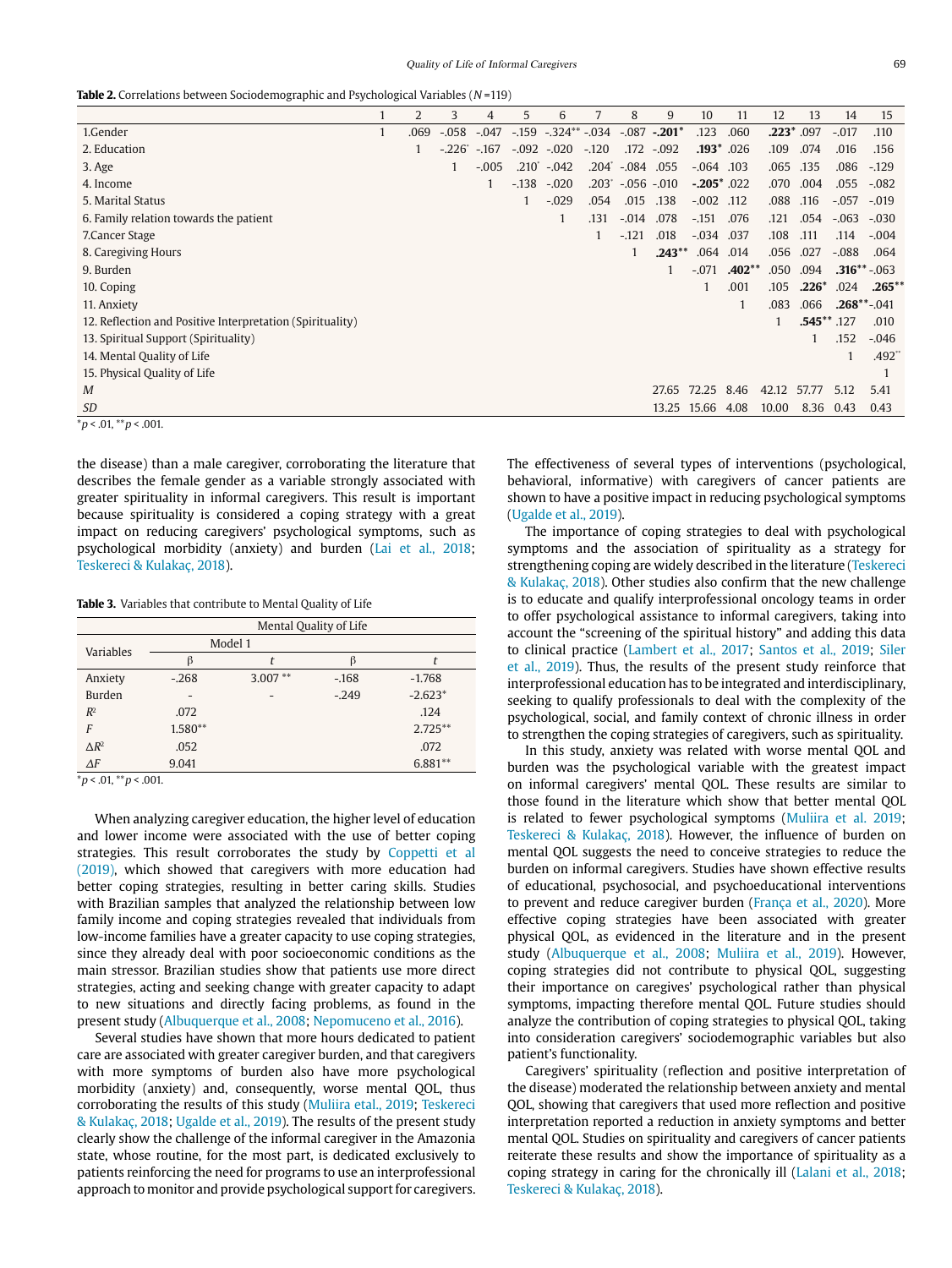Given that the assessment of QOL, as well as of spirituality, are complex with subjective, individual and dynamic characteristics, further longitudinal studies are needed to assess these two variables, by monitoring the caregiver for a longer period of time during the evolution of cancer and patients' care (Lambert et al., 2017; Muliira et al., 2019; Ugalde et al., 2019).

# **Limitations**

This study used a cross-sectional design that does not allow causal inferences, a modest sample size and used only self-report questionnaires. Therefore, future studies should replicate the findings in bigger samples and use longitudinal designs to study the variables that contribute to caregivers' QOL, over time, as patients' disease progresses.

# **Conclusion**

The results show that coping strategies were associated with better physical and mental QOL. Burden was the psychological variable with the greatest impact on mental QOL showing the importance of interprofessional teams in to include also behavioral health professionals that help caregivers decrease their burden and psychological morbidity (anxiety) in order to improve QOL.

#### **Clinical Implications**

The findings of this study underline the need to develop intervention programs for informal caregivers of Amazonian women with cervical cancer, focusing on psychological morbidity in order to prevent and reduce burden as well as emphasizing the use of spirituality as a coping strategy. According to the results, there is a need for interprofessional teams in oncology settings to assess and intervene the patient-caregiver dyad, in order to decrease caregiver burden, and indirectly promote a patient's adjustment to CC.

#### **Conflict of Interest**

The authors of this article declare no conflict of interest.

# **Acknowledgements**

The authors would like to thank the study participants and all the collaborators who contributed to data collection the FCECON.

#### **References**

- Albuquerque, F. J. B. de, Martins, C. R., & Neves, M. T. de S. (2008). Bem-estar subjetivo emocional e coping em adultos de baixa renda de ambientes urbano e rural. Estudos de Psicologia (Campinas), 25(4), 509-516. <https://doi.org/10.1590/S0103-166X2008000400005>
- Areia, N., Fonseca, G., Major, S., & Relvas, A. (2019). Psychological morbidity in family caregivers of people living with terminal cancer: Prevalence and predictors. Palliative and Supportive Care, 17(3), 286-293. [https://](https://doi.org/10.1017/S1478951518000044) [doi.org/10.1017/S1478951518000044](https://doi.org/10.1017/S1478951518000044)
- Aydogan, U., Doganer, Y. C., Komurcu, S., Ozturk, B., Ozet, A., & Saglam, K. (2016). Coping attitudes of cancer patients and their caregivers and quality of life of caregivers. Indian Journal of Palliative Care, 22(2). <https://doi.org/10.4103/0973-1075.179598>
- Botega, N. J., Bio, M. R., Zomignani, M. A., Garcia Jr, C., & Pereira, W. A. B. (1995). Transtornos do humor em enfermaria de clínica médica e validação de escala de medida (HAD) de ansiedade e depressão [Mood disorders in a medical clinic ward and validation of the anxiety and depression measurement scale – HAD]. Revista de Saúde Pública, 29(5), 359-363. <https://doi.org/10.1590/S0034-89101995000500004>
- Botelho, A. S. C., & Pereira, M. da G. (2015). Quality of life, optimism, coping, psychological morbidity and family stress in patients with colorectal cancer receiving chemotherapy. Estudos de Psicologia, 20(1), 51-60. <https://doi.org/10.5935/1678-4669.20150007>
- Brito, M. L. da S. (2000). A saúde mental dos prestadores de cuidados a familiares idosos. Mestrado, Universidade do Porto. [https://hdl.handle.](https://hdl.handle.net/10216/9933) [net/10216/9933](https://hdl.handle.net/10216/9933)
- Büssing, A. (2010). Spirituality as a resource to rely on in chronic illness: The SpREUK Questionnaire. Religions, 1(1), 9-17. [https://doi.org/10.3390/](https://doi.org/10.3390/rel1010009) [rel1010009](https://doi.org/10.3390/rel1010009)
- Ciconelli, R. M., Ferraz, M. B., Santos, W., Meinão, I., & Quaresma, M. R. (1999). Brazilian-Portuguese version of the SF-36 Questionnaire: A reliable and valid quality of life outcome measure. Revista Brasileira de Reumatologia, 39(3), 143-150. [https://www.luzimarteixeira.com.](https://www.luzimarteixeira.com.br/wp-150content/uploads/2011/04/validacao-sf-36-brasildoc.pdf) [br/wp-150content/uploads/2011/04/validacao-sf-36-brasildoc.pdf](https://www.luzimarteixeira.com.br/wp-150content/uploads/2011/04/validacao-sf-36-brasildoc.pdf)
- Coppetti, L. de C., Girardon-Perlini, N. M. O., Andolhe, R., Silva, L. M. C. da, Dapper, S. N., & Noro, E. (2019). Caring ability, burden, stress and coping of family caregivers of people in cancer treatment. Revista Brasileira de Enfermagem, 72(6), 1541-1546.<https://doi.org/10.1590/0034-7167-2018-0605>
- da Silva Marques Ferreira, M. D., Mutro, M. E., Regiani Conde, C., Sanches Marin, M. J., Meneguin, S., & Moerbeck Cardoso Mazzetto, F. (2018). Ser cuidador de familiar com câncer [Caring for Family with cancer]. Ciencia y Enfermería, 24(6), 1-11. [https://doi.org/10.4067/s0717-](https://doi.org/10.4067/s0717-95532018000100206) [95532018000100206](https://doi.org/10.4067/s0717-95532018000100206)
- Field A. (2009). Discovering statistics using SPSS (3rd ed.). SAGE.
- Figueiredo, T., Silva, A. P. da, Silva, R. M. R., Silva, J. D. J., Silva, C. S. D. O. e, Alcântara, D. D. F., Souza, L. P. S., & Souza, A. A. M. de. (2017). How can I help? Feelings and experiences of the familiar caregiver of cancer patients. ABCS Health Sciences, 42(1), 34-39. [https://doi.org/10.7322/](https://doi.org/10.7322/abcshs.v42i1.947) [abcshs.v42i1.947](https://doi.org/10.7322/abcshs.v42i1.947)
- Folkman, S., Chesney, M., McKusick, L., Ironson, G., Johnson, D. S., & Coates, T. J. (1991). Translating coping theory into an intervention. In Eckenrode J. (Ed.) The social context of coping (pp. 239-252). Springer. [https://doi.org/10.1007/978-1-4899- 3740-7\\_1](https://doi.org/10.1007/978-1-4899- 3740-7_1)
- Foundation for Cancer Control of the State of Amazonas. (2017). Relatório anual de gestão da FCECON [Annual report]. Amazonas, Brazil. [http://](http://www.fcecon.am.gov.br/wpcontent/uploads/2014/08/Relatorio-2018.pdf) [www.fcecon.am.gov.br/wpcontent/uploads/2014/08/Relatorio-2018.pdf](http://www.fcecon.am.gov.br/wpcontent/uploads/2014/08/Relatorio-2018.pdf)
- França, D., Peixoto, M. J., & Araújo, F. (2019). Effective interventions for the prevention and reduction of the family caregiver burden: A systematic literature review. Suplemento digital Revista ROL Enfermagem, 43(1), 69-81.
- Gayoso, M. V., Avila, M. A. G. de, Silva, T. A. da, & Alencar, R. A. (2018). Comfort level of caregivers of cancer patients receiving palliative care. Revista Latino-Americana de Enfermagem, 26(0), e3029. [https://doi.](https://doi.org/10.1590/1518-8345.2521.3029) [org/10.1590/1518-8345.2521.3029](https://doi.org/10.1590/1518-8345.2521.3029)
- Govina, O., Vlachou, E., Kalemikerakis, I., Papageorgiou, D., Kavga, A., & Konstantinidis, T. (2019). Factors associated with anxiety and depression among family caregivers of patients undergoing palliative radiotherapy. Asia-Pacific Journal of Oncology Nursing,  $6(3)$ , 283. https://doi.org[/10.4103/apjon.apjon\\_74\\_18](https://dx.doi.org/10.4103%2Fapjon.apjon_74_18)
- Instituto Nacional de Câncer José Alencar Gomes da Silva. (2020). Estimativa 2020. incidência de câncer no Brasil [Estimated 2020. Incidence of cancer in Brazil]. Instituto Nacional de Câncer José Alencar Gomes da Silva. Ministério da Saúde. [https://www.inca.gov.br/sites/ufu.sti.inca.](https://www.inca.gov.br/sites/ufu.sti.inca.local/files/media/document/estimativa-2020) [local/files/media/document/estimativa-2020](https://www.inca.gov.br/sites/ufu.sti.inca.local/files/media/document/estimativa-2020)
- Lai, C., Luciani, M., Di Mario, C., Galli, F., Morelli, E., Ginobbi, P., Aceto, P., & Lombardo, L. (2018). Psychological impairments burden and spirituality in caregivers of terminally ill cancer patients. European Journal of Cancer Care, 27(1), e12674.<https://doi.org/10.1111/ecc.12674>
- Lalani, N., Duggleby, W., & Olson, J. (2018). Spirituality among family caregivers in palliative care: An integrative literature review. International Journal of Palliative Nursing, 24(2), 80-91. [https://doi.](https://doi.org/10.12968/ijpn.2018.24.2.80) [org/10.12968/ijpn.2018.24.2.80](https://doi.org/10.12968/ijpn.2018.24.2.80)
- Lambert, S., Girgis, A., Descallar, J., Levesque, J. V., & Jones, B. (2017). Trajectories of mental and physical functioning among spouse caregivers of cancer survivors over the first five years following the diagnosis. Patient Education and Counseling, 100(6), 1213-1221. <https://doi.org/10.1016/j.pec.2016.12.031>
- Mesquita, I. M. R., Martos, C. P., Santos, L. A., de Oliveira, A. F. M., Vieira, P. M., Gonçalves, J. R. L., & de Fátima Borges, M. (2019). Percepção de pacientes com câncer sobre a influência da espiritualidade no tratamento quimioterápico [Perception of cancer patients on the impact of spirituality on chemotherapy treatment]. Revista Família, Ciclos de Vida e Saúde no Contexto Social, 7(4), 441-447. [https://doi.](https://doi.org/10.18554/refacs.v7i4.3856) [org/10.18554/refacs.v7i4.3856](https://doi.org/10.18554/refacs.v7i4.3856)
- Moysés, R. P. C., Amaral, G. de S., Nascimento, J. V., Santos, B. D., & Pereira, M. da G. (2019). Mulheres amazônicas com câncer de colo de útero: Perfil sociodemográfico e fatores de risco [Amazonian women of cervical cancer: Sociodemographic profile and risk factors]. In Elisa Miranda Costa (Ed.), Bases conceituais da saúde 8 (1<sup>o</sup> ed, p. 112-123). Atena Editora. <https://doi.org/10.22533/at.ed.39819150216>
- Muliira, J. K., Kizza, I. B., & Nakitende, G. (2019). Roles of family caregivers and perceived burden when caring for hospitalized adult cancer patients: Perspective from a low-income country. Cancer Nursing, 42(3), 208-217. <https://doi.org/10.1097/NCC.0000000000000591>
- Nepomuceno, B. B., Cardoso, A. A. V., Ximenes, V. M., Barros, J. P. P., & Leite, J. F. (2016). Mental health, well-being, and poverty: A study in urban and rural communities in Northeastern Brazil. Journal of Prevention & Intervention in the Community, 44(1), 63-75. https://doi.org/[10.1080/](https://doi.org/10.1080/10852352.2016.1102590) [10852352.2016.1102590](https://doi.org/10.1080/10852352.2016.1102590)